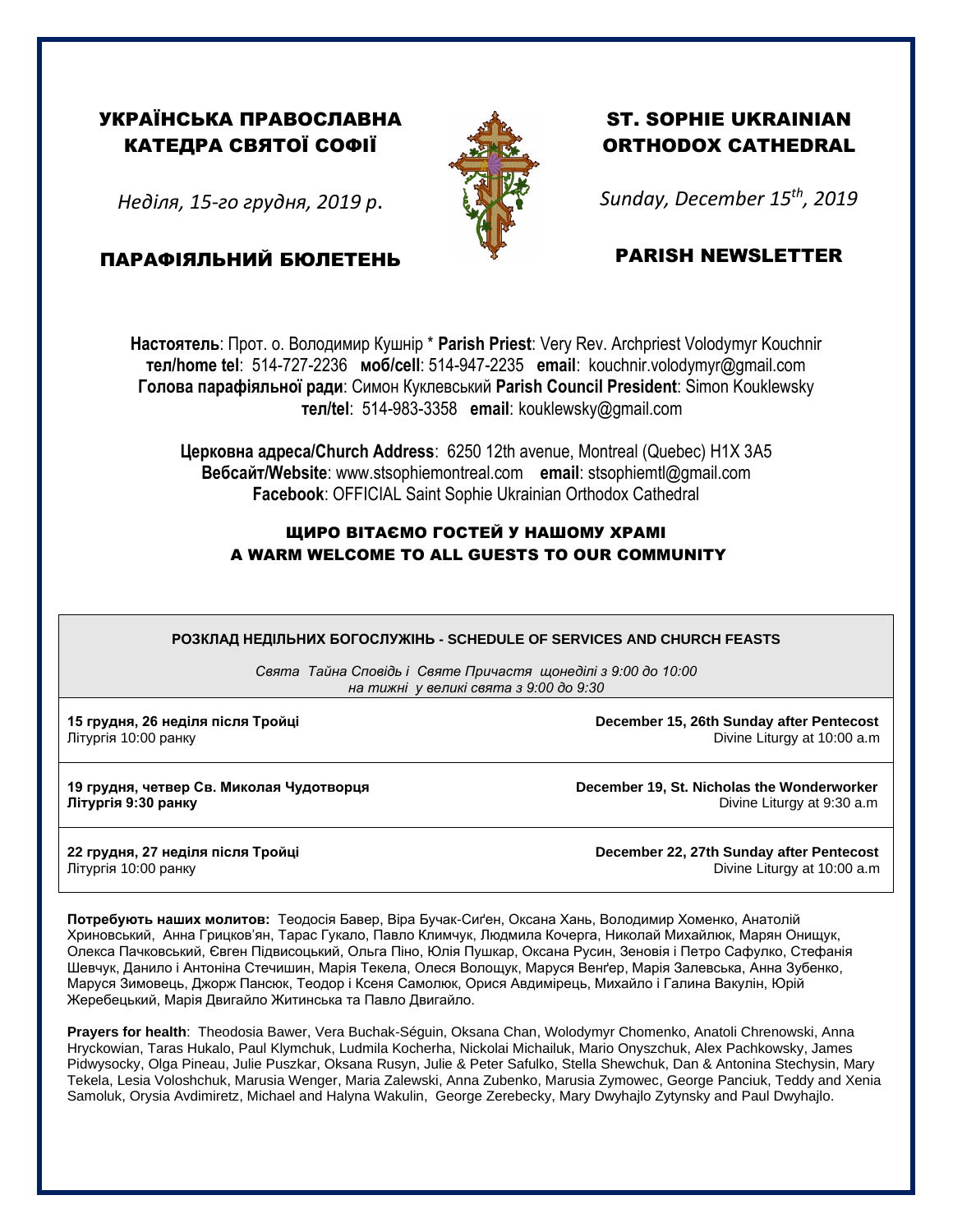| ПАРАФІЯЛЬНІ ПОДІЇ ТА ОГОЛОШЕННЯ                                                                                                                                                                                                                                                                                                                                                                                                                     | <b>PARISH EVENTS AND ANNOUNCEMENTS</b>                                                                                                                                                                                                                                                                                                                                                                                                                                                                                                                                     |
|-----------------------------------------------------------------------------------------------------------------------------------------------------------------------------------------------------------------------------------------------------------------------------------------------------------------------------------------------------------------------------------------------------------------------------------------------------|----------------------------------------------------------------------------------------------------------------------------------------------------------------------------------------------------------------------------------------------------------------------------------------------------------------------------------------------------------------------------------------------------------------------------------------------------------------------------------------------------------------------------------------------------------------------------|
| НАСТІННІ КАЛЕНДАРІ: Парафія отримала церковні настінні<br>каледарі на 2020 рік. Вартість одного \$6.00 Бажаючі<br>придбати зверніться до старших братів перед Літургією або по<br>закінченю.                                                                                                                                                                                                                                                        | <b>WALL CALENDARS:</b> The parish received church wall<br>calendars for 2020. The cost of each is \$6.00. Those who wish<br>to purchase, please contact church elder brothers before or<br>after Divine Liturgy.                                                                                                                                                                                                                                                                                                                                                           |
| <b>СЕРІЇ ДУХОВНИХ ДОПОВІДЕЙ</b> - перша доповідь<br>відбудеться 15 грудня, 2019 і триватимуть що місяця до 14<br>червня 2020 року. Теми доповідей розміщені в нашому<br>церковному листку, на нашій елетронній сторінці:<br>WWW.stSophieMontreal.com Ta Ha facebook: OFFICIAL Saint<br>Sophie Ukrainian Orthodox Cathedral<br>Тема першої доповіді: "Жива парафія" - Прот. о. Володимир<br>Кушнір після Літургіїї в церковній залі. Запрошуємо всіх | ST. SOPHIE ADULT MINISTRIES LECTURE SERIES - The<br>first lecture will begin on December 15, 2019 and will continue<br>monthly until June 14, 2020. The topics of the lectures are<br>available in our church bulletin, website:<br>www.stSophieMontreal.com and on facebook: OFFICIAL<br>Saint Sophie Ukrainian Orthodox Cathedral.<br>The first lecture "Alive parish" will be presented by parish<br>priest Very Rev. Volodymyr Kouchnir following Divine Liturgy in<br>the church hall. Everyone is encouraged to attend.                                              |
| бажаючих.<br>Допоможіть ліпити Вареники: У суботу, 14 грудня,<br>запрошуємо до нашої церковної залі ліпити вареники.<br>Починаємо о 9:00 ранку. Будемо вдячні, якщо ви знайдети<br>декілька годин свого часу. Звертайтеся до Ірени Герич за<br>номером 514-747-7156.                                                                                                                                                                                | Help Make Varenyky: On Saturday, December 14, come to St.<br>Sophie Hall to help us make varenyky. We start at 9:00 a.m.<br>and it would be appreciated if you would give us a couple of<br>hours of your time. Please contact Irena Gerych at 514-747-<br>7156 of your availability.                                                                                                                                                                                                                                                                                      |
| ВАРЕНИКИ НА ПРОДАЖ: - в суботу, 14 грудня, будуть<br>продаватися свіжі вареники по \$8 за дозену. Кількість<br>замовлень - обмежена. За замовленням звертайтеся до<br>Ірини Герич за номером 514-747-7156 або по електронною<br>поштою igerych@sympatico.ca.                                                                                                                                                                                        | VARENYKY FOR SALE: On Saturday, Dec. !4, fresh varenyky<br>will be for sale @ \$8 per dozen. A limited number of orders will<br>be available for pick-up on that day after 2 p.m. Order yours by<br>calling Irena Gerych at 514-747-7156 or emailing her<br>at igerych@sympatico.ca. First ordered, first served.                                                                                                                                                                                                                                                          |
| ЦЕРКОВНИЙ ХОР: Репетиції хору у вівторок, о 19:00 в<br>церковній залі. Запрошуємо нових хористів. За інформаціями<br>звертайтеся до Галини Ваверчак (514) 620-9494.                                                                                                                                                                                                                                                                                 | <b>CHURCH CHOIR:</b> Rehearsals are on Tuesdays at 7:00 p.m. in<br>the church hall. New members are always welcome. For more<br>information, please contact Helena Waverchuck at (514) 620-<br>9494.                                                                                                                                                                                                                                                                                                                                                                       |
| КОНЦЕРТ СВЯТОГО МИКОЛАЯ - в неділю, 22 грудня 2019<br>року після Літургії в церковній залі відбудеться концерт до дня<br>Св. Миколая за участю учнів недільної і суботньої шкіл.                                                                                                                                                                                                                                                                    | ST. NICHOLAS CONCERT - The Metropolitan Ilarion School<br>and Sunday school's students are organizing a concert on<br>Sunday, December 22, 2019, following the Divine Liturgy in the<br>parish hall. All are invited.                                                                                                                                                                                                                                                                                                                                                      |
| ЗБІРКА ДЛЯ МАЛОЗАПЕЗПЕЧЕНИХ - звертаємося до<br>парафіян, приносити продукти харчування (макарони,<br>консервовані продукти, рис, кускус, тощо) на підтримку Centre<br>de Resessources et d'action Communautaire de la Petite-Patrie.<br>Продукти приносьте до церковної залі в неділю в ранці,<br>починаючи з грудня місяця. За додатковими інформаціями<br>звертайтеся до о. Володимира (514) 947 2235                                            | <b>CHRISTMAS FOOD COLLECTION - This year, we will be</b><br>collecting non-perishable food (pasta, canned tomatoes, rice,<br>couscous, etc.) in support of the Centre de Ressources et<br>d'action Communautaire de la Petite-Patrie. Your generous<br>support over the upcoming Christmas Season to supplement<br>Christmas Food Baskets will bring joy to the hearts of many.<br>Please be generous. Food can be dropped off in the church hall<br>every Sunday morning during the month of December. For<br>more information please call Fr Volodymyr at (514) 947-2235 |

| ЗАГАЛЬНІ ІНФОРМАЦІЇ                                                                                                                                                                  | <b>GENERAL INFORMATION</b>                                                                                                                                                                                                               |
|--------------------------------------------------------------------------------------------------------------------------------------------------------------------------------------|------------------------------------------------------------------------------------------------------------------------------------------------------------------------------------------------------------------------------------------|
| ХОР "ВІДЛУННЯ": концерт різдв'янних колядок, в суботу,<br>14-го грудня, 2019 р. о 15:00 в католицькій церкві Успіння<br>Божої Матері (6175 10 <sup>th</sup> Ave.) Вхід добровільний. | <b>VIDLUNNYA CHOIR CHRISTMAS CAROLS OF UKRAINE</b><br><b>CONCERT</b> - Saturday, December 14, 2019 at 3:00 pm at the<br>Assumption of the Virgin Mary Catholic Church (6175 10 <sup>th</sup> Ave).<br>Admission: voluntary contribution. |
| КОНТАКТНА ІНФОРМАЦІЯ: якщо ви поміняли або плануєте<br>міняти свою домашню чи поштову адресу, зверніться до<br>Володимира Остапчука vostapchuk76@gmail.com.                          | <b>CONTACT INFORMATION UPDATE: - Please contact Walter</b><br>Ostapchuk at vostapchuk76@gmail.com if your status, address,<br>telephone numbers or e-mail address have changed.                                                          |